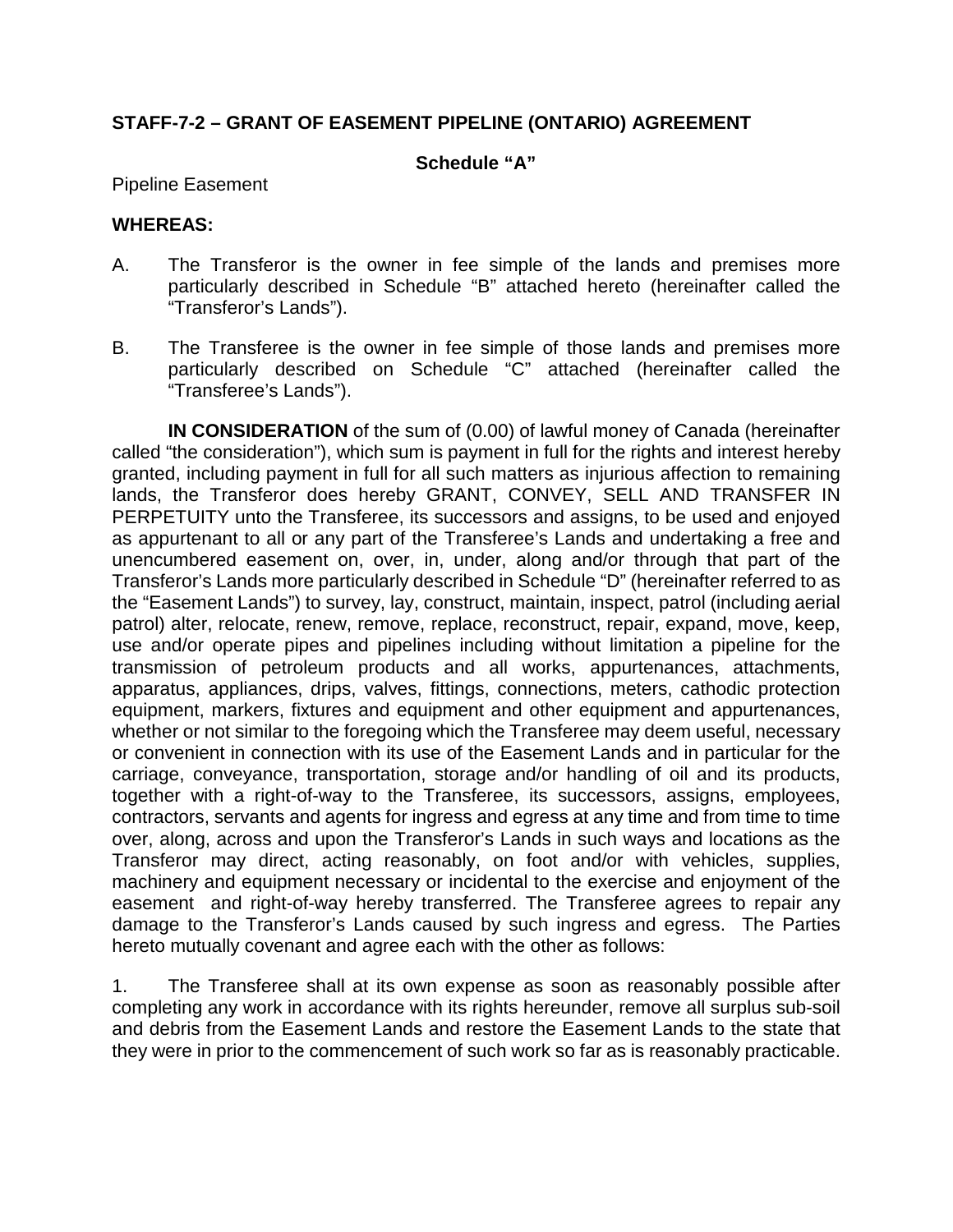2. The Transferee shall indemnify the Transferor for all losses, costs, claims, injuries, actions and causes of actions which are directly attributable to the exercise of the rights hereby granted, except to the extent that the losses, costs, claims, injuries, actions and causes of actions have been caused by the negligence or misconduct of the Transferor or persons acting within the control of the Transferor.

3. The Transferor shall have the right to use and enjoy the surface of the Easement Lands except that such use and enjoyment shall not interfere with the rights of the Transferee hereunder. Without limiting the generality of the foregoing, the Transferor shall not without the prior written consent of the Transferee, place or erect any building, structure or fence and shall not excavate, alter the grading, drill, install, erect or permit to be excavated, drilled, installed or erected or permit the grading to be altered above, on, over, in, under or through the Easement Lands any pit, well, foundation, pavement, or other structure or installation (whether or not similar to the foregoing) or to do or permit to be done any mining, quarrying, land levelling or other work, or activity of a similar nature in, on, over, under or through the Easement Lands or to do or permit to be done, anything which might in any manner, impair the safety of any pipes or pipelines and appurtenances thereto in the Easement Lands or which will obstruct or prevent the exercise and enjoyment by the Transferee of its rights hereunder. Notwithstanding the foregoing the Transferee upon request shall consent to the Transferor constructing or repairing fencing pavements, pathways, and walks across, on and in the Easement Lands or any portion or portions thereof, provided that before commencing any of the work referred to in this sentence the Transferor shall (a) give the Transferee at least thirty (30) days clear notice in writing pointing out the work desired so as to enable the Transferee to evaluate, comment and impose reasonable conditions designed to protect the rights granted herein and the pipeline, on the work proposed and to have a representative inspect the site and/or be present at any time during the performance of the work, (b) observe and adhere to such conditions and follow the instructions of the Transferee or its representative as to the performance of such work without damage to the said pipeline, (c) shall exercise a high degree of care in carrying out any such work and, (d) shall perform any such work in such a manner as not to endanger or damage the said pipe line as may be required by the Transferee.

<span id="page-1-0"></span>4. The rights, privileges and easement herein granted shall include the right to install, keep, use, operate, service, maintain, repair and/or replace in, under, over, on and above the Easement Lands any valves and/or take-offs subject to additional agreements and to fence in such valves and/or take-offs and to keep same fenced in, but for this right the Transferee shall pay to the Transferor (or to the person or persons entitled thereto) such additional compensation as may be agreed upon and in default of agreement as may be settled by arbitration under the provisions of The *Arbitrations Act*, R.S.O. 1990 Chapter A.24, or any act passed in amendment thereof or substitution therefor.

5. Notwithstanding any rule of law or equity and even though the said pipe line and its appurtenances may become annexed or affixed to the realty, title thereto shall nevertheless remain the Transferee.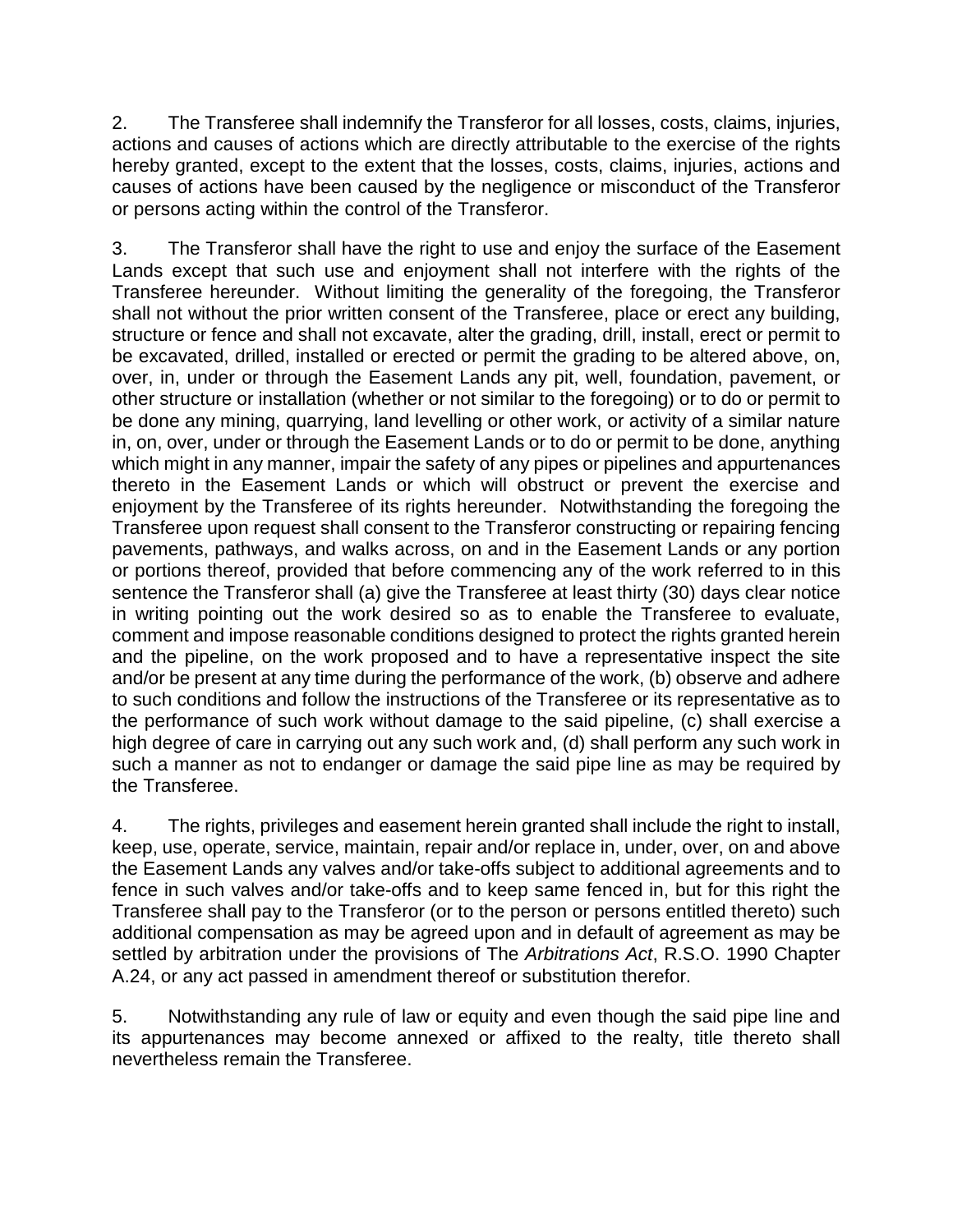- 6. The Transferor covenants that:
	- $(i)$  it has the right to convey this easement and right-of-way to the Transferee;
	- (ii) the Transferee shall and may peaceably hold and enjoy the rights, easement and right-of-way hereby transferred without hindrance, molestation or interruption on the part of the Transferor or of any person claiming by, through, under or in trust for, the Transferor;
	- (iii) the Transferor or its successors and assigns will, do, execute, acknowledge and deliver or cause to be done, executed, acknowledged and delivered all such further acts, deeds, documents and assurances of this easement and right-of-way (at the Transferee's expense) as may be reasonably required by the Transferee to give effect to this Transfer/Deed of Land, and
	- (iv) the Transferor has not done, omitted or permitted anything whereby the Easement Lands is or may be encumbered (except as the records of the land registry office disclose).

7. The Transferee shall not bring any toxic, hazardous, dangerous, noxious or waste substances, flammable, explosive or radioactive materials, pollutants or contaminants on the Easement Lands except as permitted and in accordance with the laws, rules, regulations, orders and guidelines of all applicable public authorities. In acquiring its interests in the Easement Lands pursuant to this Easement, the Transferee shall be deemed not to acquire the care or control of the Easement Lands or any component thereof.

8. This Agreement is subject to the express condition that it is to be effective only if the provisions of the *Planning Act*, R.S.O. 1990, Chapter P13 and amendments thereto are complied with. In accordance with Paragraph 50(3)(d) of the *Planning Act*, the Transferee declares that the easement rights created herein are being acquired for the purpose of a hydrocarbon distribution and transmission line within the meaning of Part VI of the *Ontario Energy Board Act*, 1998.

9. The Transferee shall have the right at any time and from time to time to remove any boulder or rock and to sever, fell, remove or control the growth of any roots, trees, stumps, brush or other vegetation in, on or under the Easement Lands.

10. The rights of the Transferee herein shall be of the same force and effect as a covenant running with the Transferor's Lands and shall be appurtenant to Transferee's Lands.

11. The Transferee shall have the absolute and unfettered right to assign or transfer its rights hereunder in whole or in part however shall be bound to give notice thereof to any party.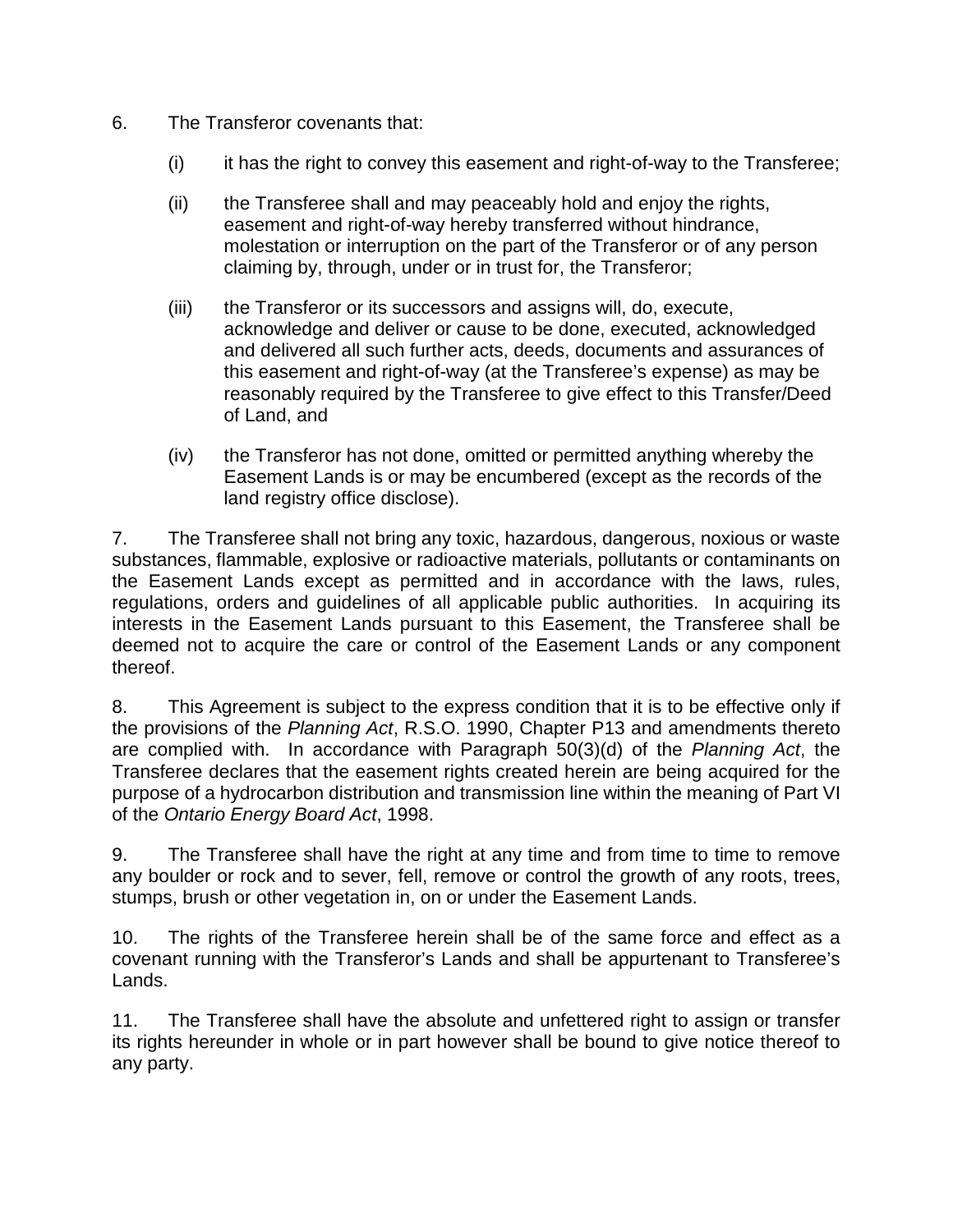12. The parties hereto agree that the terms of this easement supersede all other agreements with respect to the Easement Lands and the use thereof by the Transferee.

13. This easement shall extend to, be binding upon and enure to the benefit of the heirs, executors, administrators, successors and assigns of the parties hereto respectively; and, wherever the singular or masculine is used it shall, where necessary, be construed as if the plural, or feminine or neuter had been used, as the case may be. The Transferor hereby agrees that all provisions herein are reasonable and valid and if any provision herein is determined to be unenforceable, in whole or in part, it shall be severable from all other provisions and shall not affect or impair the validity of all other provisions.

14. The parties hereto acknowledge that this easement is the product of arm's length negotiation between the parties, each party having obtained or having been given the opportunity to obtain its own independent legal advice, and the parties agree that this easement shall be construed neither strictly for nor strictly against any party irrespective of which party was responsible for drafting this Agreement.

15. Until the date on which the Transferee provides notice to the Ontario Energy Board in accordance with the Standard Conditions of Approval in proceeding number EB-2022- 0012 that the pipeline on the Easement Lands is "in service", the Transferee shall take out and maintain, at its sole cost and expense, commercial general liability insurance with respect to the use of the Easement Lands or in connection with the enjoyment or exercise of any rights conferred under this easement with coverage to include the activities and operations of the Transferee and of any others performing work on behalf of the Transferee, and of those for whom the Transferee is in law responsible, written on an occurrence basis in an amount of not less than Five Million Dollars (\$5,000,000.00) per occurrence, for bodily injury (including death), personal injury, property damage, blanket written contractual liability, non-owned automobile liability, employers liability, severability of Interests and cross liability clause.

16. Upon the Transferee delivering written notice to the Transferor of its discontinuance of the use of the Easement Lands and of the exercise of the right(s) hereby granted, the Transferee shall, in accordance with applicable law, restore the Easement Lands to substantially the same condition, so far as may be practicable to do so, as the Easement Lands were in prior to the entry thereon and the use thereof by the Transferee provided, however, that the Transferee may, at its sole discretion and subject to applicable law, leave and abandon the pipes and pipelines and other below-grade equipment in place in the Easement Lands.

17. This Agreement shall be governed by and construed in accordance with the laws of Ontario and the laws of Canada applicable therein and each of the parties hereto hereby irrevocably attorns to the jurisdiction of the courts of the Province of Ontario save and except that the parties are obliged to arbitrate certain matters pursuant to paragraph [4](#page-1-0) of this Agreement.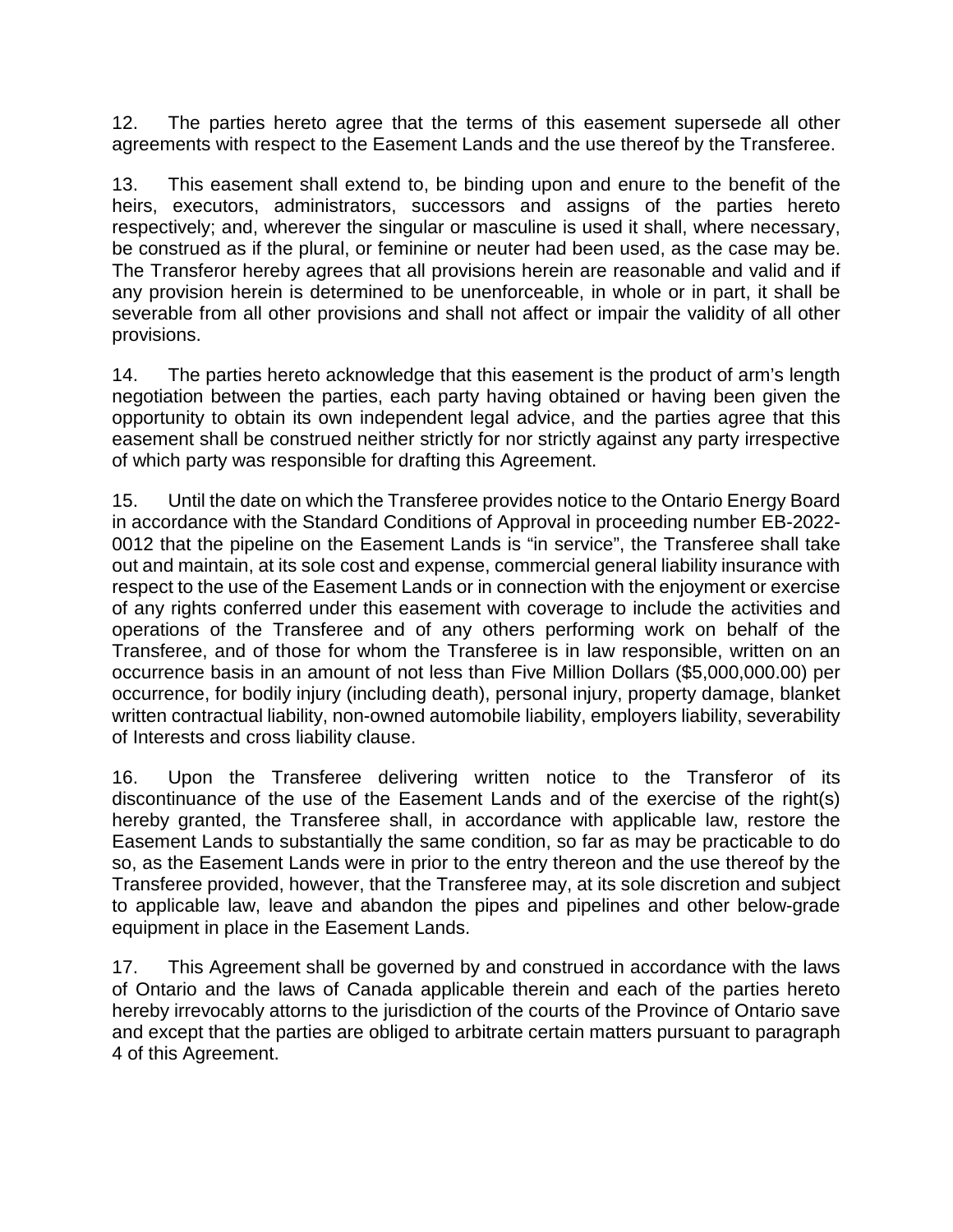**Schedule "B"** 

# **Transferor's Lands**

(Complete description to be provided by counsel)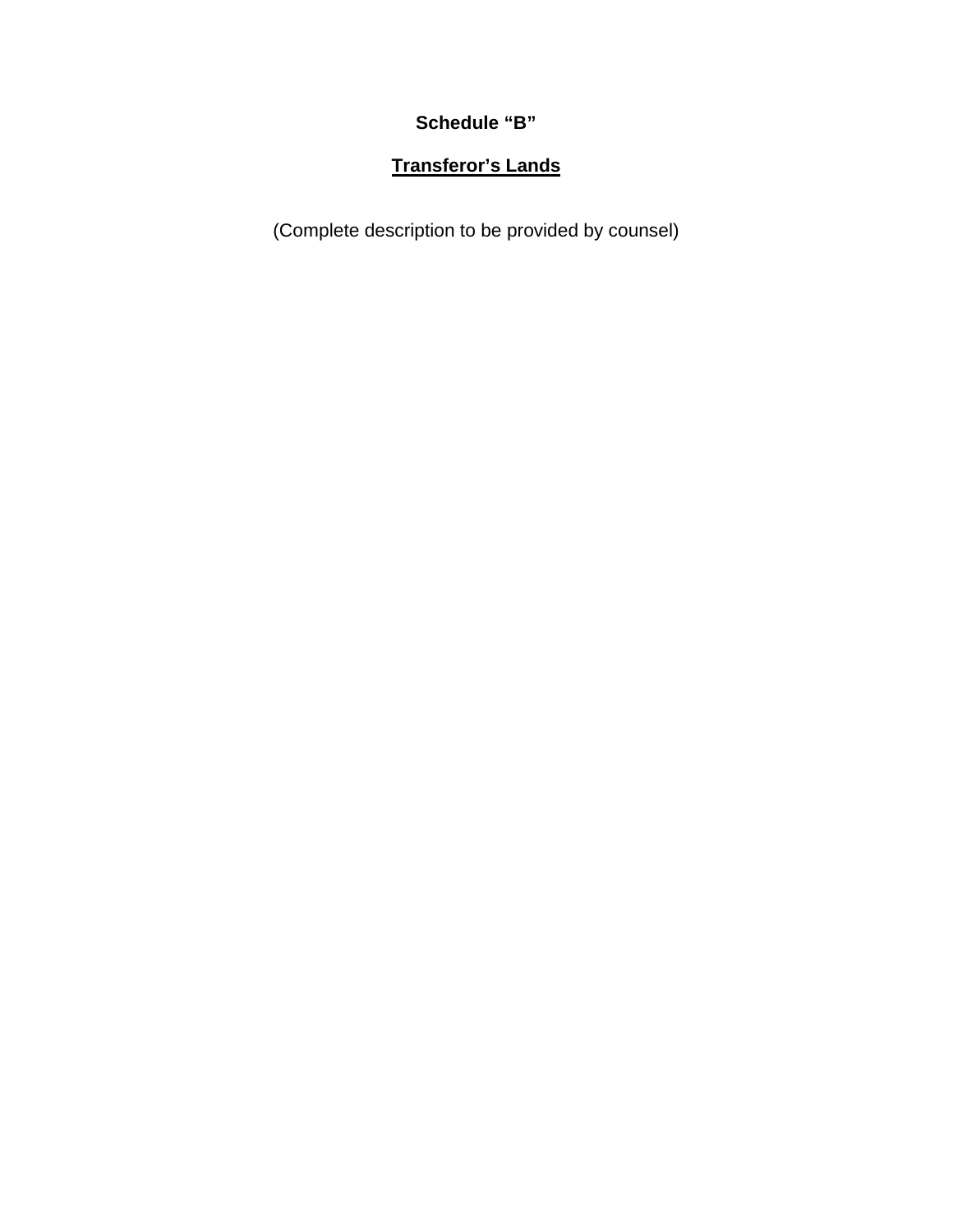### **Schedule "C"**

### **Transferee's Lands**

The right-of-way and easement herein conveyed is hereby declared to be appurtenant to the lands, premises and facilities of the Transferee located in the City of \_\_\_\_\_\_\_, County of \_\_\_\_\_\_\_, Province of Ontario, and elsewhere.